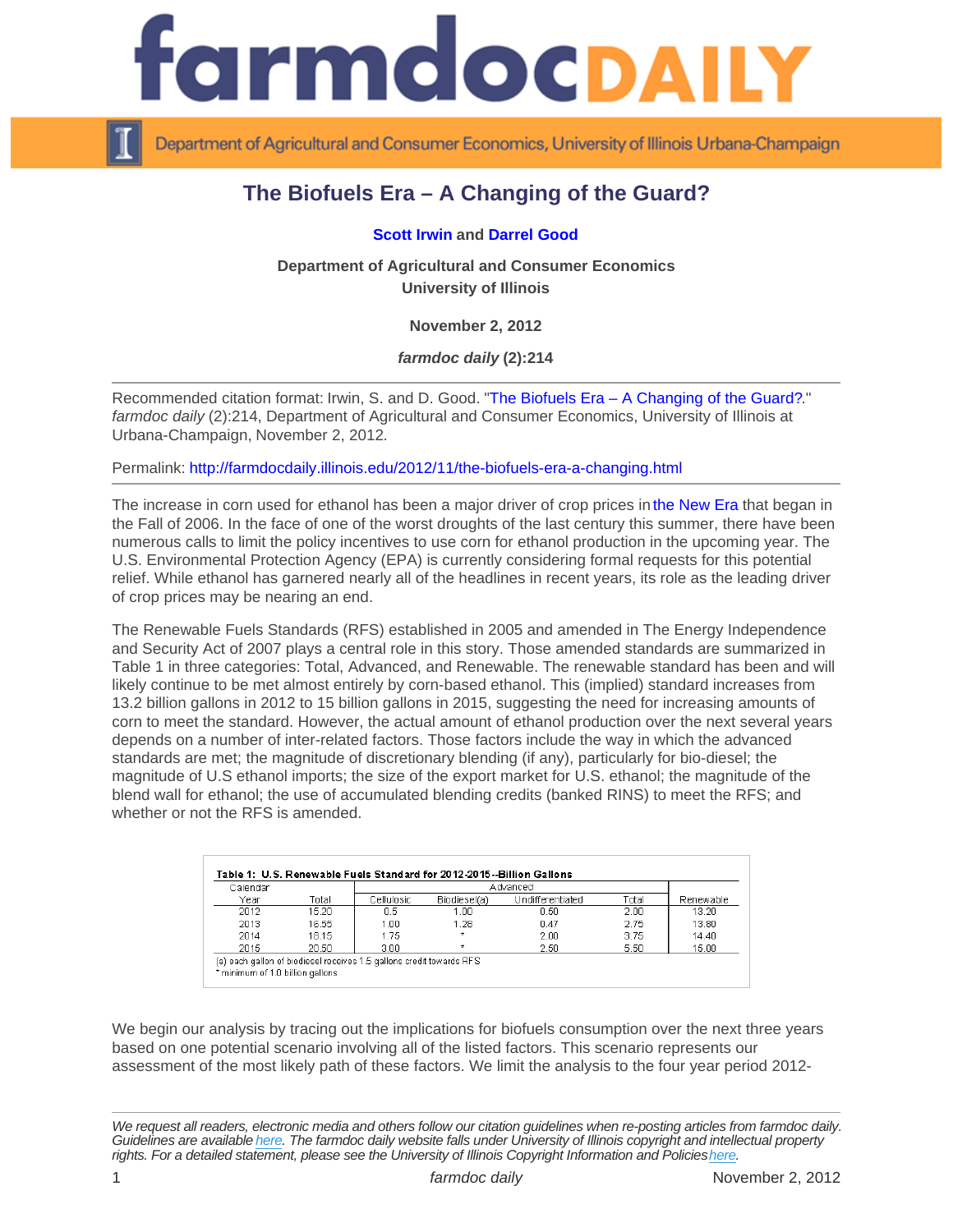2015 in order to make the exercise manageable. The expectations and assumptions include:

- 1. The current RFS for total advanced or renewable biofuels will not be amended over the next three years (no waiver in 2013),
- 2. Cellulosic requirements will continue to be written down to be effectively zero each year,
- 3. The minimum biodiesel requirement will remain at 1.28 billion gallons over 2013-2015,
- 4. Each gallon of biodiesel blended receives a credit of 1.5 gallons towards the RFS,
- 5. No discretionary blending of advanced biofuels, and
- 6. Imported Brazilian ethanol is a cheaper way to meet discretionary advanced blending requirements than with biodiesel, but is limited to 830 million gallons per year.

The last assumption is based on current price relationships that suggest that biodiesel blending is uneconomic and will be blended only to the extent required to meet the advanced RFS. The availability of Brazilian ethanol for import is an open question. Annual imports over the past six years have ranged from 16 million gallons in 2010 when high sugar prices limited Brazilian ethanol production to 731 million gallons in 2006 when the U.S. was transitioning away from the use of MTBEs. Availability is dependent on the magnitude of Brazilian production, demand from other importers, and internal policies affecting domestic consumption. Imports are on track to reach 500 million gallons this year. The assumption of 830 million gallons of imports appears to be a realistic cap, but deviations from that amount do not substantially impact this analysis.

The net effect of these assumptions on the advanced component of the RFS is shown in Table 2. Notice that the combination of 1.28 billion gallons of biodiesel (already proposed by the EPA) and 830 million gallons of imported Brazilian ethanol is assumed to be sufficient to meet the advanced component in 2013. These two numbers add up to 2.75 billion gallons because, as noted earlier, one gallon of biodiesel is equal to 1.5 gallons of ethanol in terms of complying with the RFS ( $[1.28 \times 1.5 = 1.92] + 0.83 = 2.75$ ). With the assumed cap of 830 million gallons of Brazilian ethanol imports, biodiesel production ramps up sharply from 1.28 billion gallons in 2013 to 3.113 billion gallons in 2015. This is the only way the advanced component can be met under these assumptions if the EPA does not write down the total advanced component of the RFS.

| Calendar |       |            |               | Undifferentiated | Undifferentiated  |
|----------|-------|------------|---------------|------------------|-------------------|
| Year     | Total | Cellulosic | Biodiesel (a) | Biodiesel(a)     | Brazilian Ethanol |
| 2012     | 2 UU  | Π          | 1 በበ          | 0.000            | 0.50              |
| 2013     | 2.75  | Π          | 1.28          | 0.000            | 0.83              |
| 2014     | 3.75  | Ω          | 1.28          | 0.666            | 0.83              |
| 2015     | 5.50  | Π          | 1.28          | 1.833            | 0.83              |

Table 3 extends the analysis to domestic ethanol production and corn consumption over 2012-2015 based on the additional assumptions:

- 1. The ethanol "blend wall" is 13.3 billion gallons per year,
- 2. Ethanol blending margins are favorable and insure that the market demand for ethanol in the U.S. is at least 13.3 billion gallons
- 3. The maximum amount of Brazilian ethanol is imported each year,
- 4. Banked RINS are used only when the RFS for renewable biofuels exceeds the blend wall, and
- 5. Ethanol exports total 700 million gallons per year.